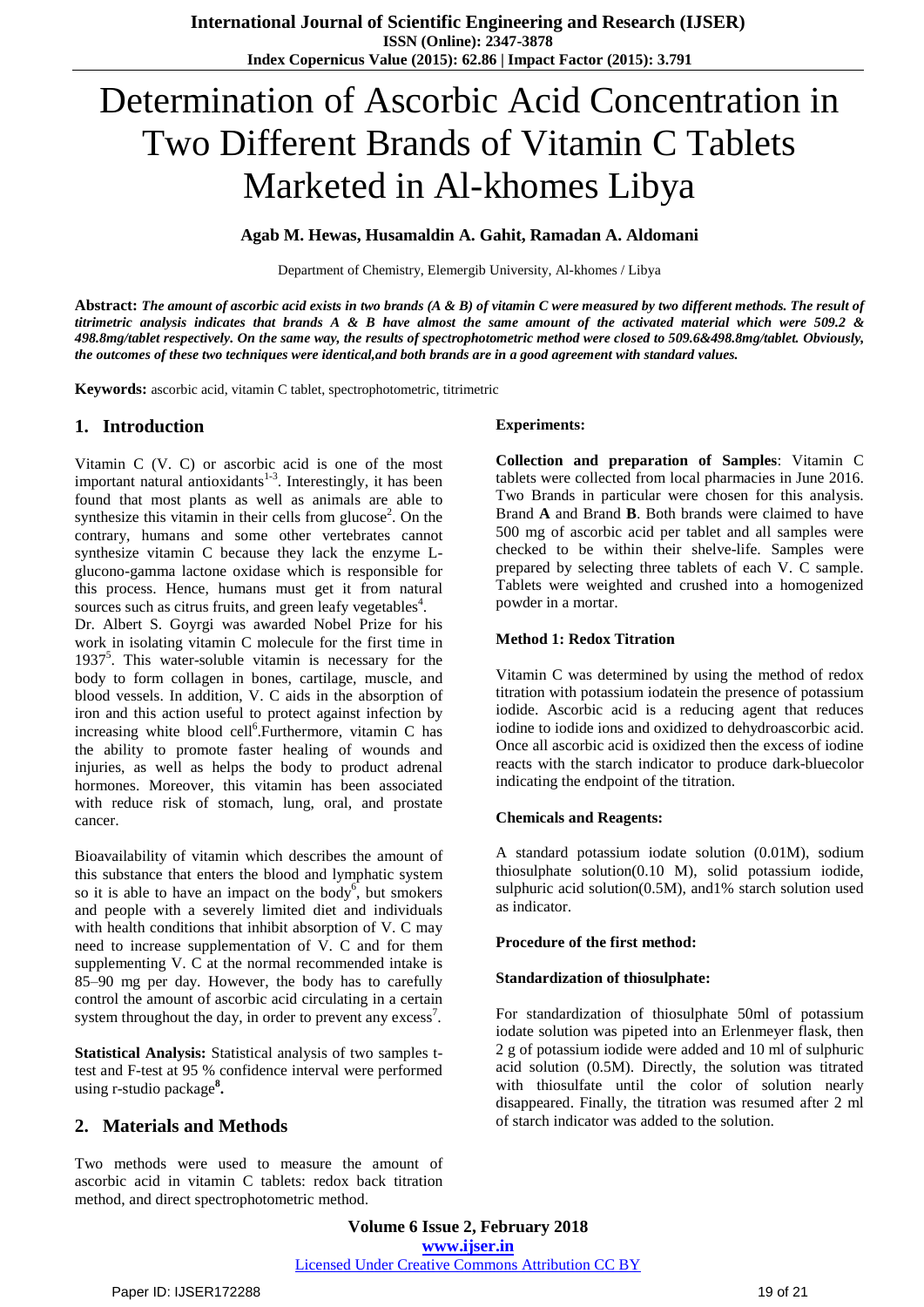#### **Analysis of vitamin C tablets:**

About 0.25 g of each powdered sample was dissolved in 50ml (0.5 M) sulphuric acid and 2g of KI, 50 ml of KIO3were added to the previous solution,after rigorous shaking the solution was titrated with thiosulphateuntilits color start to disappear. About 2 ml of starch indicator was added and the titration was completed.

#### **Method 2: Direct Spectrophotometry**

Hence ascorbic acid in solution is not stable and converts to dehydroascorbic acid<sup>9</sup>. The stability of ascorbic acid is pH dependant, thus a buffer is used to keep the pH at 5.4 for maximum stabilization of the acid<sup>10, 11</sup>. The absorbance of vitamin C was measured by UV-Vis Spectrophotometer (JENWAY, MODEL-UV-6305) at wavelength 266 nm with 1cm quartzcorvette.

#### **Chemicals and Reagents:**

Buffer solution ( $pH = 5.4$ ) was prepared by dissolving 4.08 g of potassium dihydrogen phosphate  $KH_2PO_4$  and 0.16 disodium hydrogen phosphate Na<sub>2</sub>HPO<sub>4</sub>.2H<sub>2</sub>O in 1000 ml of distilled water.

Standard ascorbic acid solution(100ppm) was prepared by dissolving 0.025 g of ascorbic acid in 250 ml of buffer solution( $pH=5.4$ ).

#### **Procedure of the second method:**

#### **Preparation of calibration curve Standards:**

Six ascorbic acid standard solutions (0,5,10,15,20,and 25) were prepared by dilution of 100 ppm standard ascorbic acid in order to get standard calibration curve.

#### **Analysis of vitamin C tablets:**

For each powdered sample,50 mg was moved into a 50 ml volumetric flask and filled to the mark with the buffer solution. After rigorous shaking, 1ml of the prepared solution was diluted into 50 ml volumetric flask and filled to the mark with the buffer solution. In order to separate undissolved material, the diluted solution was centrifuged. Finally, absorbance of standards and samples were measured immediately at 266nm.

#### **3. Results and Discussion**

1. Average weight of the tablets:

The average weight of brand A tablets is greater than brand B which means that brand A has more excipient material as presence in table 1 below.

**Table 1:** Average weight in mg per tablet of the two brands of vitamin C tablets (n=6)

| Weight (mg) mean $\pm$ SD | $9026+1375$ | $614.9 + 17.00$ |
|---------------------------|-------------|-----------------|

2. Calibration curve of standard ascorbic acid:

The linearity range of standard ascorbic acid solutions was maintained up to a concentration of 25mg/L, with a correlation coefficient R2of 0.996 as shown in figure 1.



**Figure 1:** Calibration curve of standard ascorbic acid

3. Ascorbic acid content in vitamin C tablets:

Titrimetric as well as Spectrophotometric analysis of brand A and brand B show that the brand A contains higher ascorbic content (102%). Brand B, on the other hand, contains lower ascorbic acid content (99.8%). Statistical analysis of means and variances (t-test and F-test) of the two analytical methods prove that results obtained by the two methods was approximately similar.

**Table 2:** Ascorbic acid content (mg per tablet) in brands of vitamin  $C$  tablets( $n=6$ )

| Method             |                  |                  |  |
|--------------------|------------------|------------------|--|
| Titrimetric        | $509.2 \pm 7.03$ | $498.8 \pm 2.97$ |  |
| Spectrophotometric | $509.6 \pm 4.61$ | $498.8 + 2.28$   |  |

# **4. Conclusion**

To sum up, results show that both tested Brands contain ascorbic acid values very similar to the claimed values by the manufactures. Additionally, the two analytical methods are suitable for analyzing vitamin C tablets without any interference.

# **Acknowledgement**

The authors are grateful to the Elemergib University and the Desalination Unit in Alkhums for their support.

# **References**

- [1] Talakoub L, Neuhaus IM, Yu SS. Cosmeceuticals. In: Alam M, Gladstone HB, Tung RC, editors. Cosmetic dermatology. Vol. 1. Requisites in Dermatology. 1st ed. Gurgaon: Saunders Elsevier; 2009. pp. 13–4.
- [2] Traikovich SS. Use of Topical Ascorbic acid and its effects on Photo damaged skin topography. Arch Otorhinol Head Neck Surg. 1999;125:1091–8
- [3] Bendich, A., et al., The antioxidant role of vitamin C. Advances in Free Radical Biology & Medicine, 1986. 2(2): p. 419-444.

**Volume 6 Issue 2, February 2018 <www.ijser.in>**

[Licensed Under Creative Commons Attribution CC BY](http://creativecommons.org/licenses/by/4.0/)